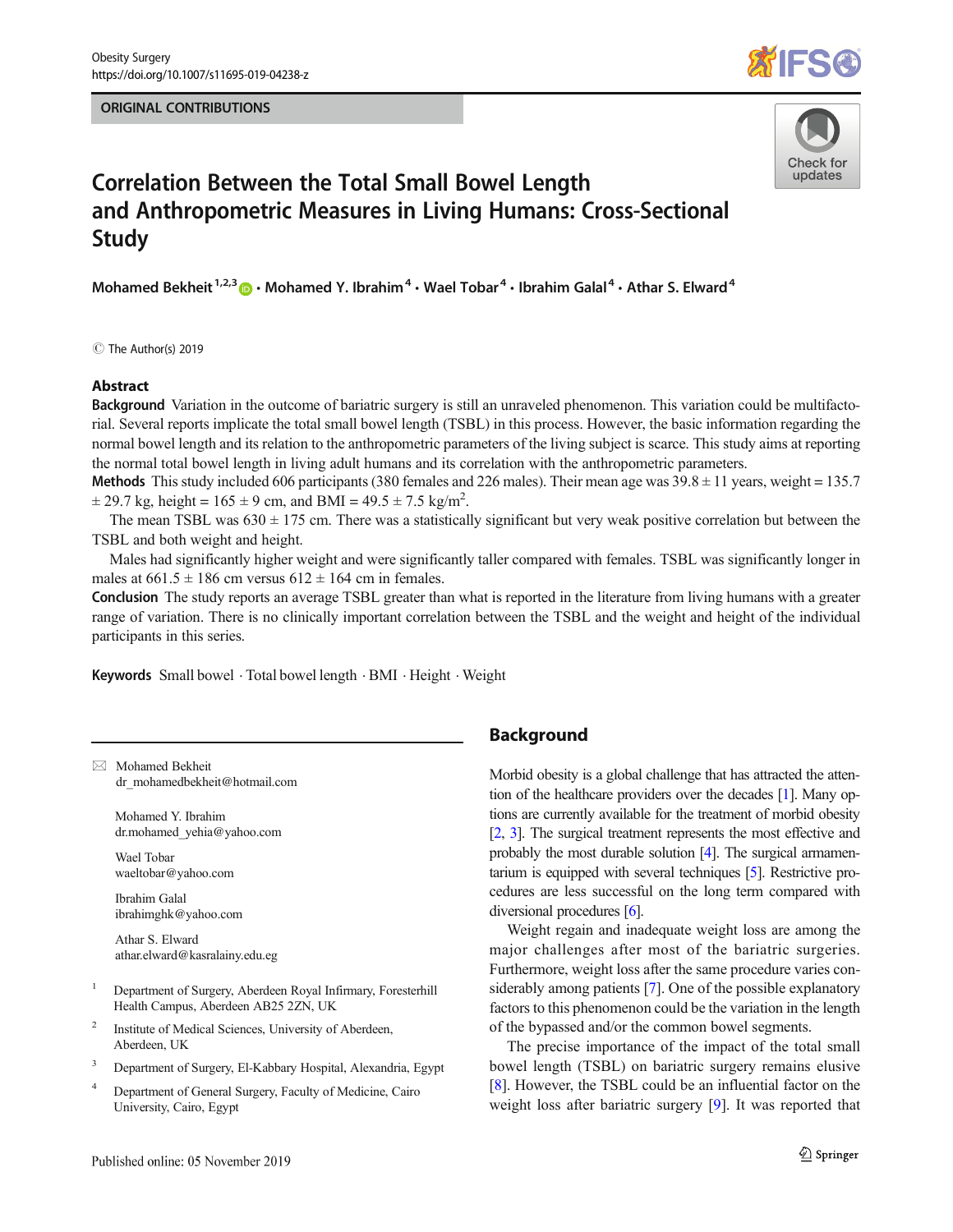Table 1 Descriptive statistics of the quantitative baseline variables assessed for this study

|                | Age (years) | Weight (kg) | Height (cm) | BMI $(kg/m^2)$ | TSBL (cm) |
|----------------|-------------|-------------|-------------|----------------|-----------|
| Mean           | 39.82       | 135.69      | 165.32      | 49.53          | 630.68    |
| Std. deviation | 11.04       | 29.74       | 9.11        | 9.47           | 174.74    |
| Minimum        | 15.00       | 64.00       | 140.00      | 24.69          | 250.00    |
| Maximum        | 66.00       | 240.00      | 196.00      | 81.80          | 1300.00   |

different lengths of bypassed segments might influence the weight loss after RYGBP [10].

The reported TSBL in the literature was predominantly measured in deceased persons or during necropsies [11–13]. In vivo measurements were shown to be different from the measures obtained from cadaveric studies [14]. Prediction of the TSBL could be useful to avoid intraoperative measurements, which might consume extra time particularly in laparoscopic procedures in morbidly obese individuals. A CT scan–based prediction method has been proposed in the literature but without validation [15]. There is significant controversy on the role of anthropometry as predictive parameters to the TSBL [8, 16]. Therefore, the present study aims at measuring the TSBL in relation to the weight, height, and BMI of living adults.

### Aim of the Study

The aim of this study is to establish the relation between the TSBL and anthropometric parameters.

## Study Methods

The study protocol was approved by the institutional ethics committee of the participant universities in accordance with the 1964 Helsinki declaration and its later amendments.

An informed consent was obtained from all individual participants included in the study. Adults  $(≥ 18 \text{ years})$  who were submitted to abdominal surgery were considered eligible for inclusion in this study. There was an exception for this role where 3 cases were included between 15 and 18 years based on the judgment of competency and in accordance with the Egyptian Law No. 1 of 2000 (Regulating Litigation Procedures in Personal Status Affairs), Art. 2. Both genders submitted to abdominal surgery and who met the inclusion criteria were approached for consenting for inclusion in the study. Subjects with history of malignancy, previous small bowel resection, or those who were not able to provide consent were excluded from the study.

The study included 606 consecutive participants who met the inclusion criteria and had abdominal surgery between 1 January 2016 and 30 December 2018. The study took place in multiple hospitals in Al Kasr El-Eini University of Cairo main Hospital and the Alexandria main University Hospital. In addition, the study included cases from El-Kabbary Hospital and three other private hospitals in Alexandria.

The measurement of the intestine was obtained starting at the ligament of Treitz and ending at the ileocecal junction. Small bowel length will be expressed in centimeters. All measurements were obtained by two trained surgeons. The measurements were performed using sterile tapes of 10 cm applied to the antimesenteric border in the natural position with no or minimal stretching.

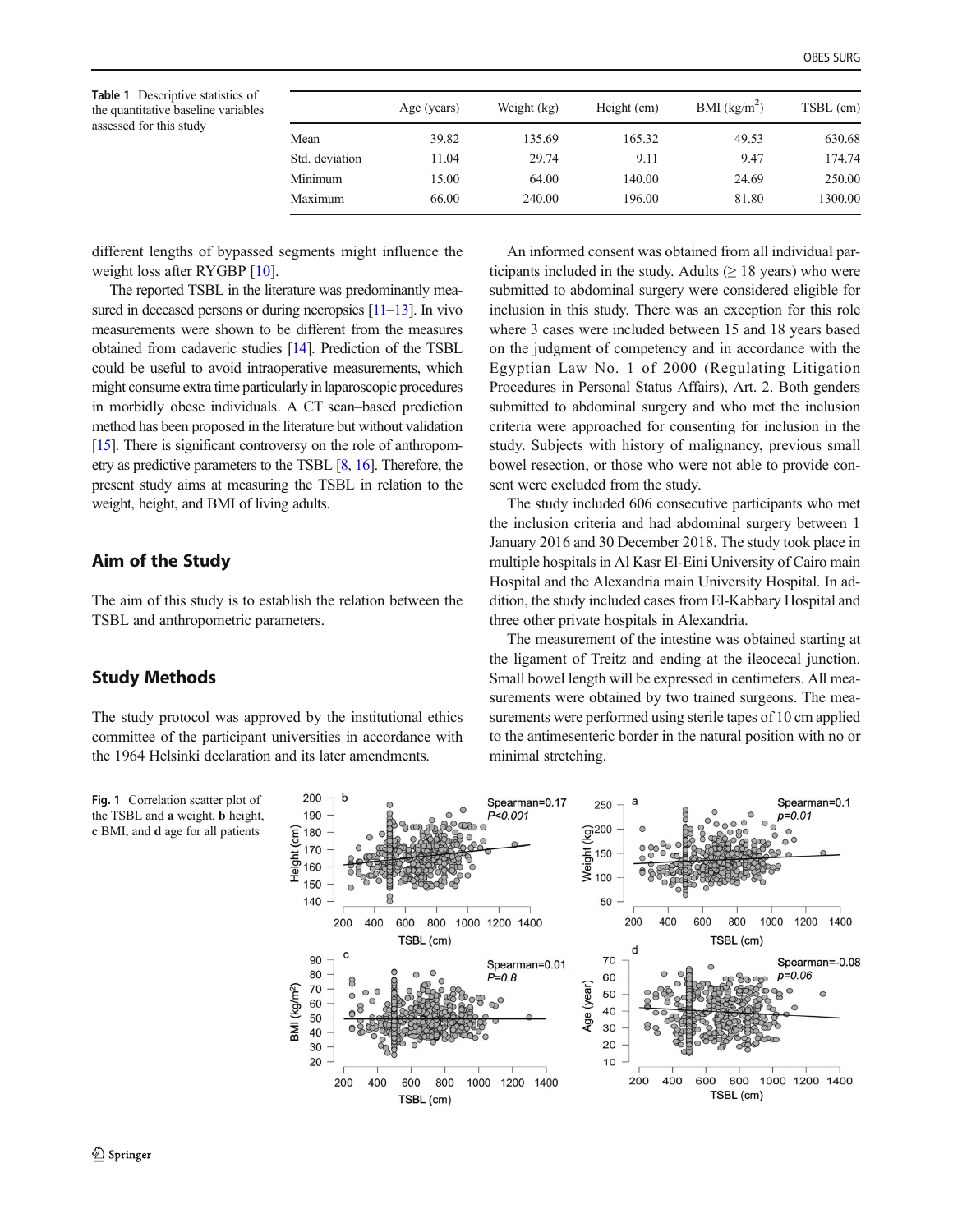Table 2 Pearson correlation between TSBL and the measured variables in the study

|      |                 | Age     | Weight | Height  | BMI     |
|------|-----------------|---------|--------|---------|---------|
| TSBL | Pearson's r     | $-0.08$ | 0.09   | 0.19    | 0.00    |
|      | $p$ value       | 0.05    | 0.03   | < 0.001 | 0.98    |
|      | Upper 95% CI    | $-0.00$ | 0.17   | 0.26    | 0.08    |
|      | Lower $95\%$ CI | $-0.16$ | 0.01   | 0.11    | $-0.08$ |
|      | Spearman's rho  | $-0.08$ | 0.10   | 0.17    | 0.01    |
|      | $p$ value       | 0.06    | 0.01   | < 0.001 | 0.80    |
|      | Upper $95\%$ CI | 0.00    | 0.18   | 0.25    | 0.09    |
|      | Lower $95\%$ CI | $-0.16$ | 0.02   | 0.10    | $-0.07$ |

Patients' heights, weight, age, and gender information were recorded on the day of surgery. Patients' BMI was calculated based on the formula BMI = weight in kilograms/(height in meters)<sup>2</sup>. Quantitative variables were summarized in means and standard deviation or 95% confidence interval. Nominal data were presented in frequency. Percentages were supplied out of the total for categorical variables.

After normality check, the difference in the means of quantitative continuous variables was calculated using Student's  $t$ test. Chi-square tests were used to assess the differences in the distribution of categorical variables.

Boxplot was provided to visually demonstrate the difference between quantitative variables and scatter plot to demonstrate the correlation between them. Data were analyzed in JASP software, JASP Team (2018). JASP (Version 0.10.0) (Computer software).

### **Results**

The study included 380 females and 226 males representing 63% and 37 %, respectively, of the study population. The mean age was  $39.8 \pm 11$  years, weight =  $135.7 \pm 29.7$  kg, height =  $165 \pm 9$  cm, and BMI =  $49.5 \pm 7.5$  kg/m<sup>2</sup>.

The measurement of the TSBL in the study participants yielded a mean of  $630 \pm 175$  cm ranging from 250 to 1300 cm. Table 1 summarizes the TSBL and other anthropometric measures.

The relationship between the TSBL and the other anthropometric parameters was assessed using a simple correlation matrix. There was very weak (i.e., negligible) positive but statistically significant correlation between the TSBL and both weight and height. There was no significant correlation between the TSBL and BMI or the age on the other hand (Fig. 1, Table 2).

On the assessment of the gender influence on the various anthropometric measures and the TSBL, males had significantly higher weight and were significantly taller compared with females (Table 3). There was no difference in the BMI or age between males and females. However, the TSBL was significantly longer in males compared with females. The mean TSBL in males was  $661.5 \pm 186$  cm versus  $612 \pm 186$ 164 cm (Fig. 2). Correlation plots between the different variables in females and males are depicted in Figs. 3 and 4.

#### **Discussion**

This study is the largest reported in the literature. The mean measured TSBL is 6.3 m with a range that varies from 2.5 to 13 m. In vivo studies on the small bowel length are surprisingly scarce. Teitelbaum et al. reported in an operative series of 240 patients a mean length of the small bowel of approximately 5 m, which is shorter by a meter than our report. Backman reported 6.6 m average of the small bowel in his operative series [17].

Hounnou studied the TSBL in 200 cadavers and measured a slightly shorter TSBL than the reported one in this study [18]. Several post-mortem studies have reported similar findings to ours [11, 19].

While most of the studies have reported an average around 6 m, the variation that we reported in the measured length is larger than previous reports. The shortest TSBL measured in this series is 2.5 m, which is slightly shorter than the shortest reported [14]. While the longest TSBL was in our study 13 m, the longest reported in the literature was approximately 10 m [20]. One of the potential reasons for this observation is the larger sample size in this study. In addition, the longest measures are anticipated rare in our population given that the data appeared positively skewed. We suspect that these high values were detected as a result of the large sample size and they are not a common finding in the population.

Table 3 Descriptive statistics of the included variables according to gender

|                | Age (years)<br>F | М     | Weight (kg)<br>Е | М      | Height (cm)<br>Е | М      | BMI $(kg/m^2)$<br>F | М     | TSBL (cm)<br>F | М       |
|----------------|------------------|-------|------------------|--------|------------------|--------|---------------------|-------|----------------|---------|
| Mean           | 39.20            | 40.89 | 127.53           | 149.41 | 161.05           | 172.50 | 49.17               | 50.14 | 612.36         | 661.50  |
| Std. deviation | 11.38            | 10.39 | 25.35            | 31.54  | 7.03             | 7.58   | 9.28                | 9.78  | 164.71         | 186.76  |
| Minimum        | 15.00            | 19.00 | 64.00            | 82.00  | 140.00           | 154.00 | 24.69               | 28.08 | 250.00         | 300.00  |
| Maximum        | 66.00            | 64.00 | 220.00           | 240.00 | 188.00           | 196.00 | 81.80               | 81.49 | 1030.00        | 1300.00 |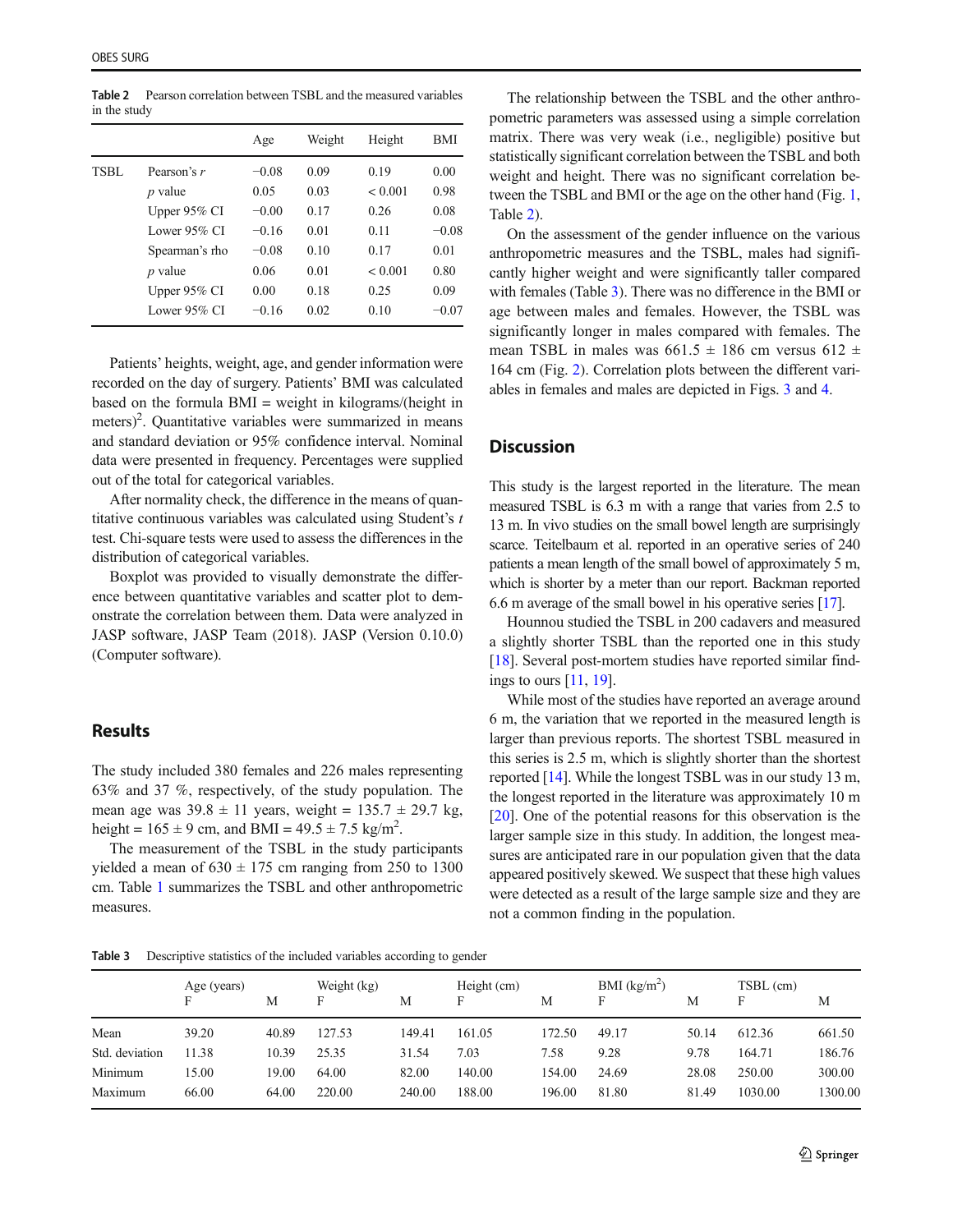

Fig. 2 Error bar depicting the differences in the tested variables between genders estimated with Student's  $t$  test

It is interesting to note that the degree of stretching of the bowel during the measurement can be an important source of variation. Tacchino reported approximately 130 cm difference

OBES SURG

between the stretched and relaxed measures [20]. In turn, in vivo measurements could be different from ex vivo measurements. This could be mainly attributed to the muscle tone of the bowel in living being as opposed to post-mortem.

Our study reported measurement under no stretching of the bowel. Hence, a difference of around 1 m could be expected if these measures were taken under stretching of the small bowel. Noteworthy, the average length reported herein is longer than other in vivo studies [14].

In this study, we observed that the TSBL is significantly longer in males compared with females. This finding is in agreement with previous reports in the literature [18]. Interestingly, we observed that the correlation between TSBL and height is stronger in males than females but with no statistical difference. Noteworthy, we previously reported on the gender influence on the outcome of bariatric surgery [7, 21]. Perhaps that the previously observed difference could be at least partially attributed to the difference in the TSBL.

There is no agreement on the relationship trend between the TSBL and the anthropometric measures in the literature [22]. The study beforehand demonstrates that TSBL poorly correlates to the anthropometric parameters. The correlation with height was statistically significant however, in clinical terms, weak. The coefficient of determination (effect size) is sufficiently low to make the clinical prediction unreliable. Similar to this study, Tacchino found a significant relationship between the height of individuals and the TSBL [20]. Other authors reported no correlation between the TSBL and the height but interestingly with the weight [18]. A landmark study was performed post-mortem in infants and showed that TSBL plateaus in after certain height [23]. We observed a negative but weak correlation between age and TSBL.

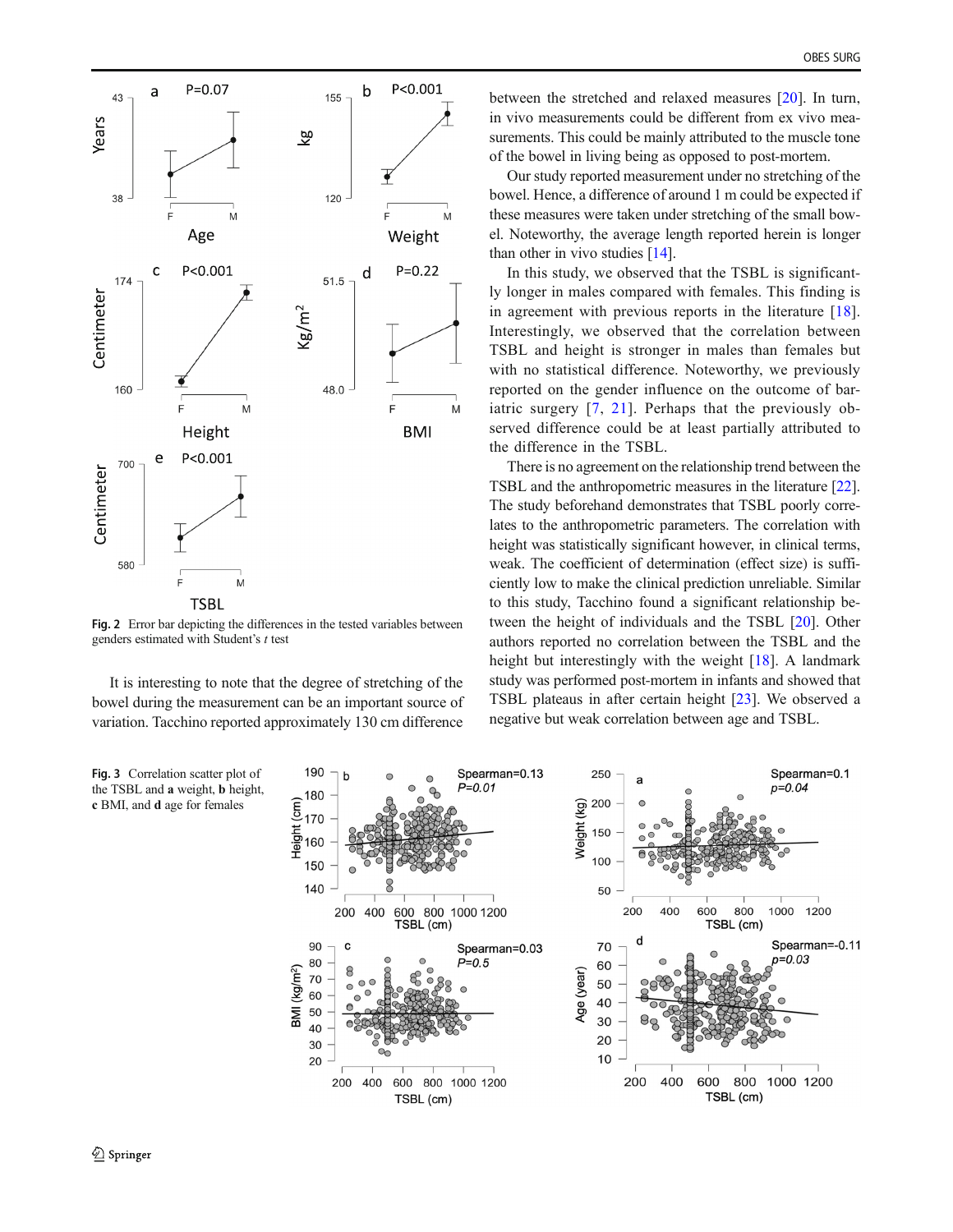Fig. 4 Correlation scatter plot of the TSBL and a weight, b height, c BMI, and d age for males



This study reinforces the knowledge on the in vivo measures of the average TSBL. However, it demonstrates that the variability is greater than what is reported in the literature. It could have been interesting to repeat the measures with maximal stretch to estimate its influence on the measurements. Knowledge on the segmental physiology in relation to the total bowel length is not present in the literature and this study did not contribute to this knowledge.

# Conclusion

Despite statistical significance of the correlation between the TSBL and the height and weight of the included participants, the correlation seems to have no clinical meaning since the effect size is negligible. The variation of the TSBL in our series is larger than what has been previously reported.

### Compliance with Ethical Standards

Conflict of Interest The authors declare that they have no conflict of interest.

Ethical Approval All procedures performed in studies involving human participants were in accordance with the ethical standards of the institutional and national research committee and with the 1964 Helsinki declaration and its later amendments or comparable ethical standards.

Open Access This article is distributed under the terms of the Creative Commons Attribution 4.0 International License (http:// creativecommons.org/licenses/by/4.0/), which permits unrestricted use, distribution, and reproduction in any medium, provided you give appropriate credit to the original author(s) and the source, provide a link to the Creative Commons license, and indicate if changes were made.

# References

- 1. Livingston EH. The incidence of bariatric surgery has plateaued in the U.S. Am J Surg. 2010;200:378–85. https://doi.org/10.1016/j. amjsurg.2009.11.007.
- 2. Clapham JC. Treating obesity: pharmacology of energy expenditure. Curr Drug Targets. 2004;5:309–23.
- 3. Abdel-Salam WN, Bekheit M, Katri K, et al. Efficacy of intragastric balloon in obese Egyptian patients and the value of extended liquid diet period in mounting the weight loss. J Laparoendosc Adv Surg Tech A. 2013;23:220–4.
- 4. Abeles D, Shikora SA. Bariatric surgery: current concepts and future directions. Aesthetic Surg J. 2008;28:79–84. https://doi.org/10. 1016/j.asj.2007.09.007.
- 5. Bult MJF, van Dalen T, Muller AF. Surgical treatment of obesity. Eur J Endocrinol. 2008;158:135–45. https://doi.org/10.1530/EJE-07-0145.
- 6. Schouten R, Wiryasaputra DC, van Dielen FMH, et al. Long-term results of bariatric restrictive procedures: a prospective study. Obes Surg. 2010;20:1617–26. https://doi.org/10.1007/s11695-010-0211- 2.
- 7. Bekheit M, Katri K, Ashour MH, et al. Gender influence on longterm weight loss after three bariatric procedures: gastric banding is less effective in males in a retrospective analysis. Surg Endosc Other Interv Tech. 2014;28:2406–11.
- 8. Quan V, Cooper FPM, Bekheit M. The influence of total bowel length on gastric bypass outcomes. Mini-Invasive Surg 2017:95– 8. https://doi.org/10.20517/2574-1225.2017.17.
- 9. Mahawar KK, Kumar P, Parmar C, et al. Small Bowel limb lengths and Roux-en-Y gastric bypass: a systematic review. Obes Surg. 2016;26:660–71. https://doi.org/10.1007/s11695-016-2050-2.
- 10. Svanevik M, Risstad H, Hofsø D, et al. Perioperative outcomes of proximal and distal gastric bypass in patients with BMI ranged 50– 60 kg/m(2)–a double-blind, randomized controlled trial. Obes Surg. 2015;25:1788–95. https://doi.org/10.1007/s11695-015-1621-y.
- 11. UNDERHILL BM. Intestinal length in man. Br Med J. 1955;2: 1243–6. https://doi.org/10.1136/bmj.2.4950.1243.
- 12. Nightingale JM, Lennard-Jones JE. The short bowel syndrome: what's new and old? Dig Dis. 1993;11:12–31. https://doi.org/10. 1159/000171397.